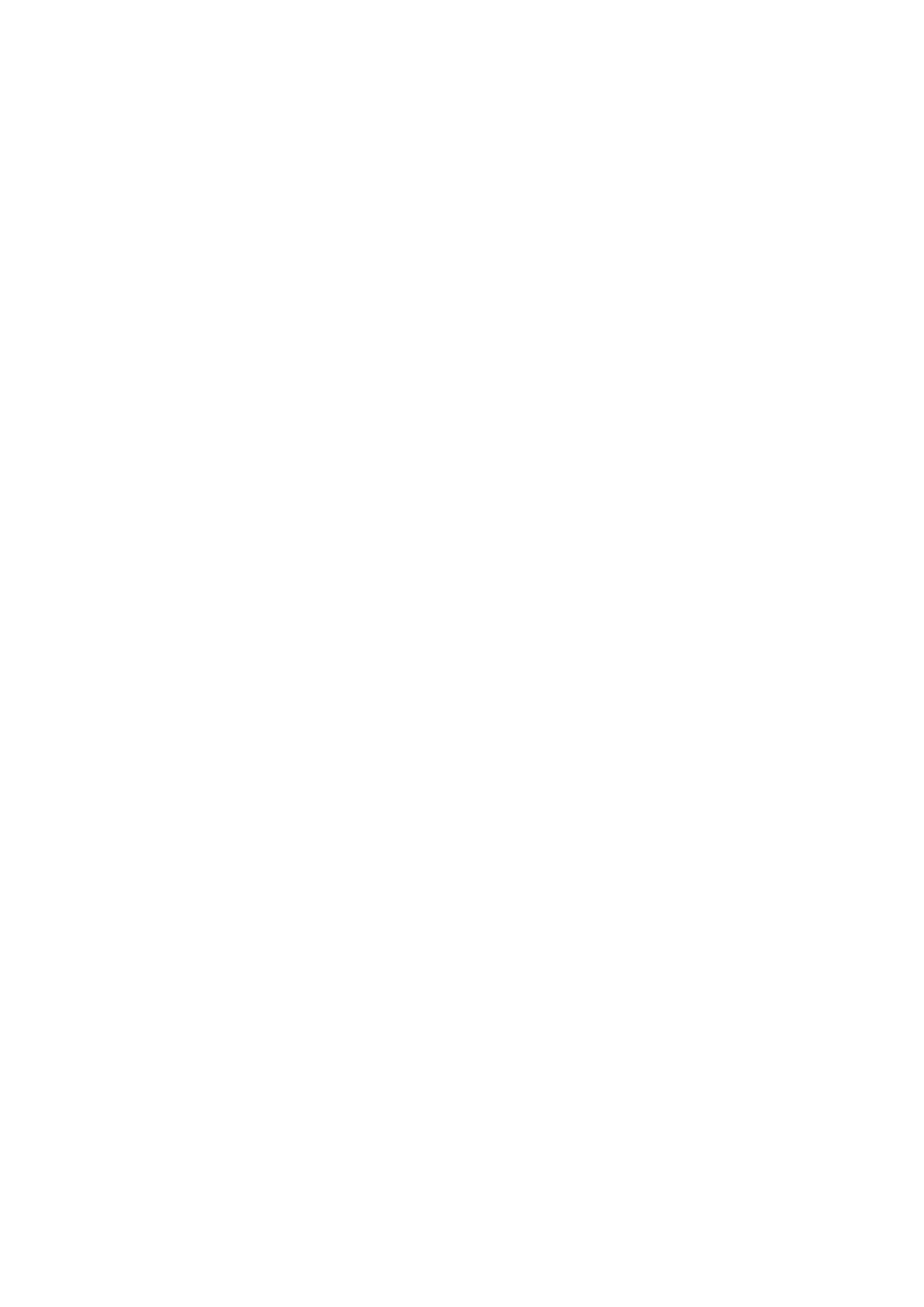Recommended citation: FAO. 2015. AQUASTAT Country Profile – Antigua and Barbuda. Food and Agriculture Organization of the United Nations (FAO). Rome, Italy.

The designations employed and the presentation of material in this information product do not imply the expression of any opinion whatsoever on the part of the Food and Agriculture Organization of the United Nations (FAO) concerning the legal or development status of any country, territory, city or area or of its authorities, or concerning the delimitation of its frontiers or boundaries. The mention of specific companies or products of manufacturers, whether or not these have been patented, does not imply that these have been endorsed or recommended by FAO in preference to others of a similar nature that are not mentioned.

The views expressed in this information product are those of the author(s) and do not necessarily reflect the views or policies of FAO.

FAO encourages the use, reproduction and dissemination of material in this information product. Except where otherwise indicated, material may be copied, downloaded and printed for private study, research and teaching purposes, or for use in non-commercial products or services, provided that appropriate acknowledgement of FAO as the source and copyright holder is given and that FAO's endorsement of users' views, products or services is not implied in any way.

All requests for translation and adaptation rights, and for resale and other commercial use rights should be made via www.fao.org/contact-us/licencerequest or addressed to [copyright@fao.org.](mailto:copyright@fao.org)

FAO information products are available on the FAO website (www.fao.org/ publications) and can be purchased throug[h publications-sales@fao.org.](mailto:publications-sales@fao.org)

© FAO 2015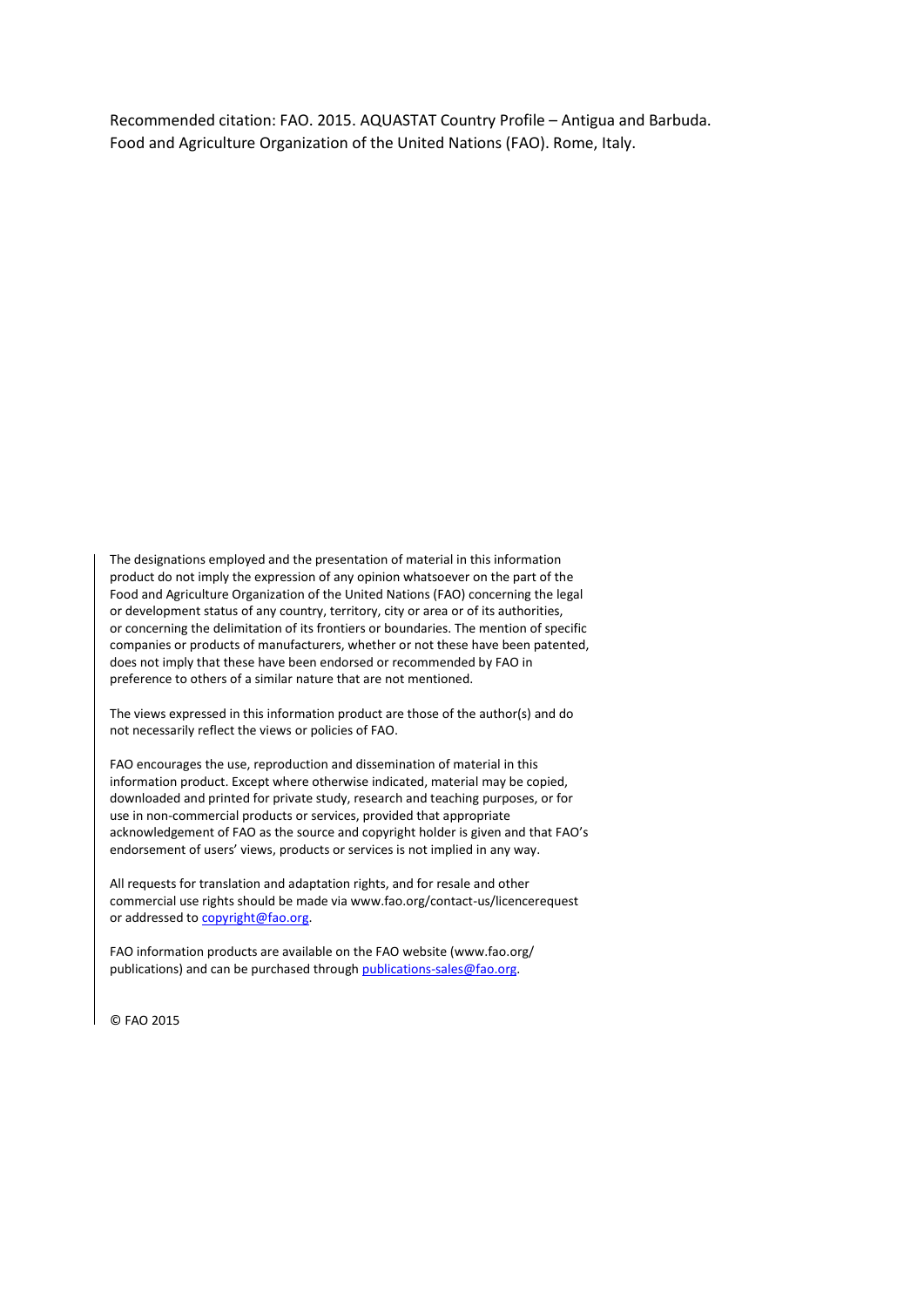

# **Antigua and Barbuda**

#### **GEOGRAPHY, CLIMATE AND POPULATION**

#### **Geography**

The twin island state of Antigua and Barbuda is situated in the northeastern part of the Leeward Islands of the Lesser Antilles. The islands are located between 17°00' and 17°35'N latitude and between 61°40' and  $61^{\circ}55'$ W longitude. Total land area is 440 km<sup>2</sup>, Antigua being the larger island with an area of 280 km<sup>2</sup> and Barbuda having an area of 160 km<sup>2</sup>. Approximately 31 percent of the total land area (13 810 ha) is considered cultivable. In 2012, the total physical cultivated area was estimated at 5 000 ha, of which 4 000 ha were temporary crops and 1 000 ha were permanent crops (Table 1). Permanent meadows and pasture occupied 4 000 ha, bringing the agricultural land area to 9 000 ha. Antigua and Barbuda is politically divided into six parishes (Saint George, Saint John's, Saint Mary, Saint Paul, Saint Peter and Saint Philip) and two dependencies (Barbuda and Redonda).

#### TABLE 1 **Basic statistics and population**

| <b>Physical areas:</b>                                                     |      |                |                             |
|----------------------------------------------------------------------------|------|----------------|-----------------------------|
| Area of the country                                                        | 2012 | 44 000         | ha                          |
| Agricultural land (permanent meadows and pasture + cultivated land)        |      | 9 0 0 0        | ha                          |
| As % of the total area of the country<br>$\bullet$                         |      | 20             | $\frac{0}{0}$               |
| Permanent meadows and pasture                                              | 2012 | 4 0 0 0        | ha                          |
| Cultivated area (arable land + area under permanent crops)                 | 2012 | 5 0 0 0        | ha                          |
| As % of the total area of the country                                      | 2012 | 11             | $\frac{0}{0}$               |
| Arable land (temp. crops + temp. fallow + temp. meadows)<br>$\blacksquare$ | 2012 | 4 0 0 0        | ha                          |
| Area under permanent crops<br>$\overline{\phantom{a}}$                     | 2012 | 1 0 0 0        | ha                          |
| <b>Population:</b>                                                         |      |                |                             |
| Total population                                                           | 2013 | 90 000         | inhabitants                 |
| Of which rural                                                             | 2013 | 70             | %                           |
| Population density                                                         | 2013 | 205            | inhabitants/km <sup>2</sup> |
| Population economically active                                             | 2013 | 39 000         | inhabitants                 |
| As % of total population                                                   | 2013 | 43             | %                           |
| Female                                                                     | 2013 | 44             | %                           |
| Male                                                                       | 2013 | 56             | $\frac{0}{0}$               |
| Population economically active in agriculture                              | 2013 | 8 0 0 0        | inhabitants                 |
| As % of total economically active population                               | 2013 | 21             | %                           |
| Female                                                                     | 2013 | 25             | %                           |
| Male<br>$\bullet$                                                          | 2013 | 75             | $\%$                        |
| Economy and development:                                                   |      |                |                             |
| Gross Domestic Product (GDP) (current US\$)                                | 2013 | 1 2 3 0        | million US\$/year           |
| Value added in agriculture (% of GDP)<br>٠                                 | 2012 | $\overline{2}$ | %                           |
| GDP per capita                                                             | 2013 | 13 667         | US\$/year                   |
| Human Development Index (highest = $1$ )                                   | 2013 | $0.774 -$      |                             |
| Gender Inequality Index (equality = 0, inequality = 1)                     |      |                |                             |
| Access to improved drinking water sources:                                 |      |                |                             |
| Total population                                                           | 2012 | 98             | $\%$                        |
| Urban population                                                           | 2012 | 98             | %                           |
| Rural population                                                           | 2012 | 98             | %                           |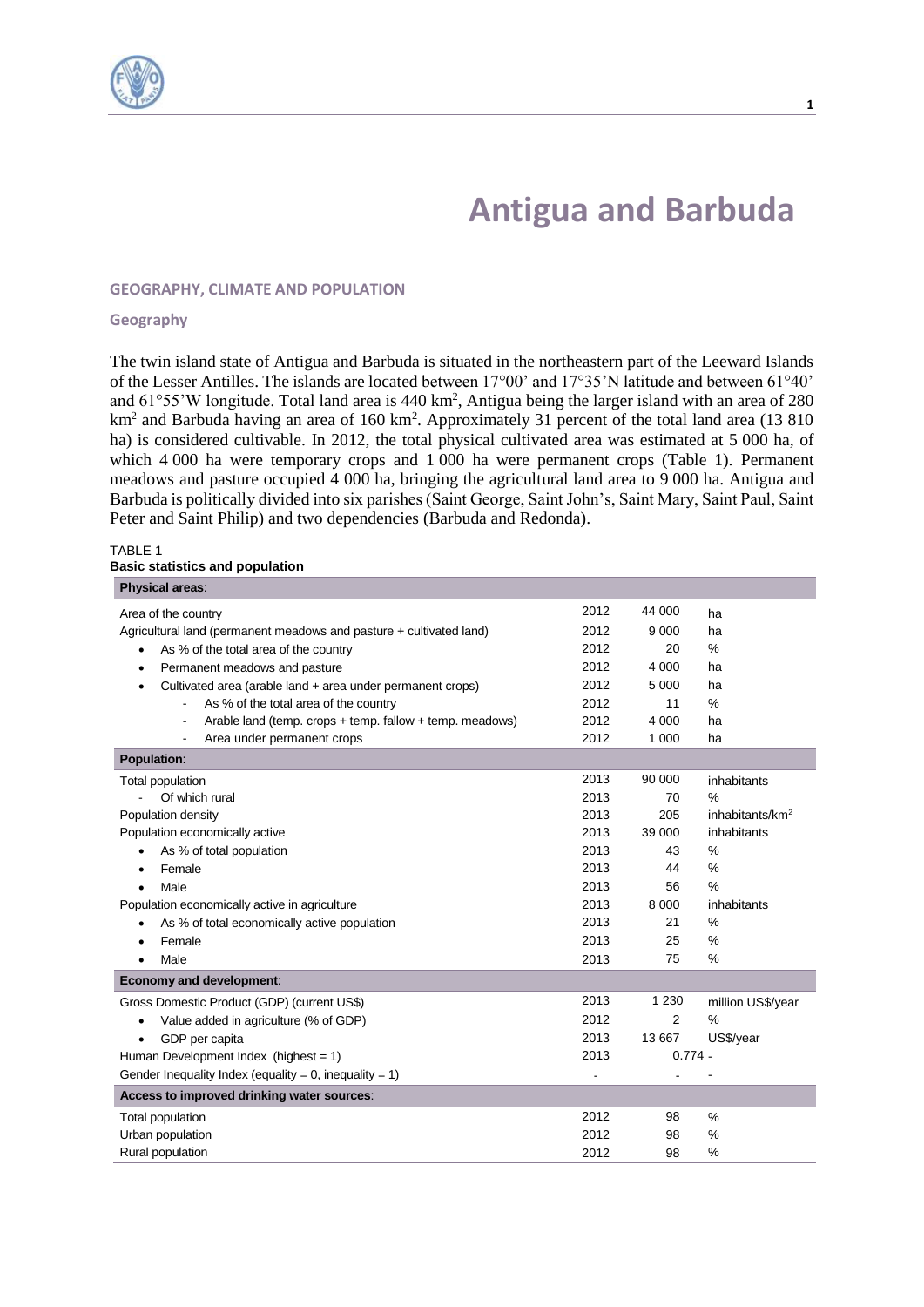## FIGURE 1



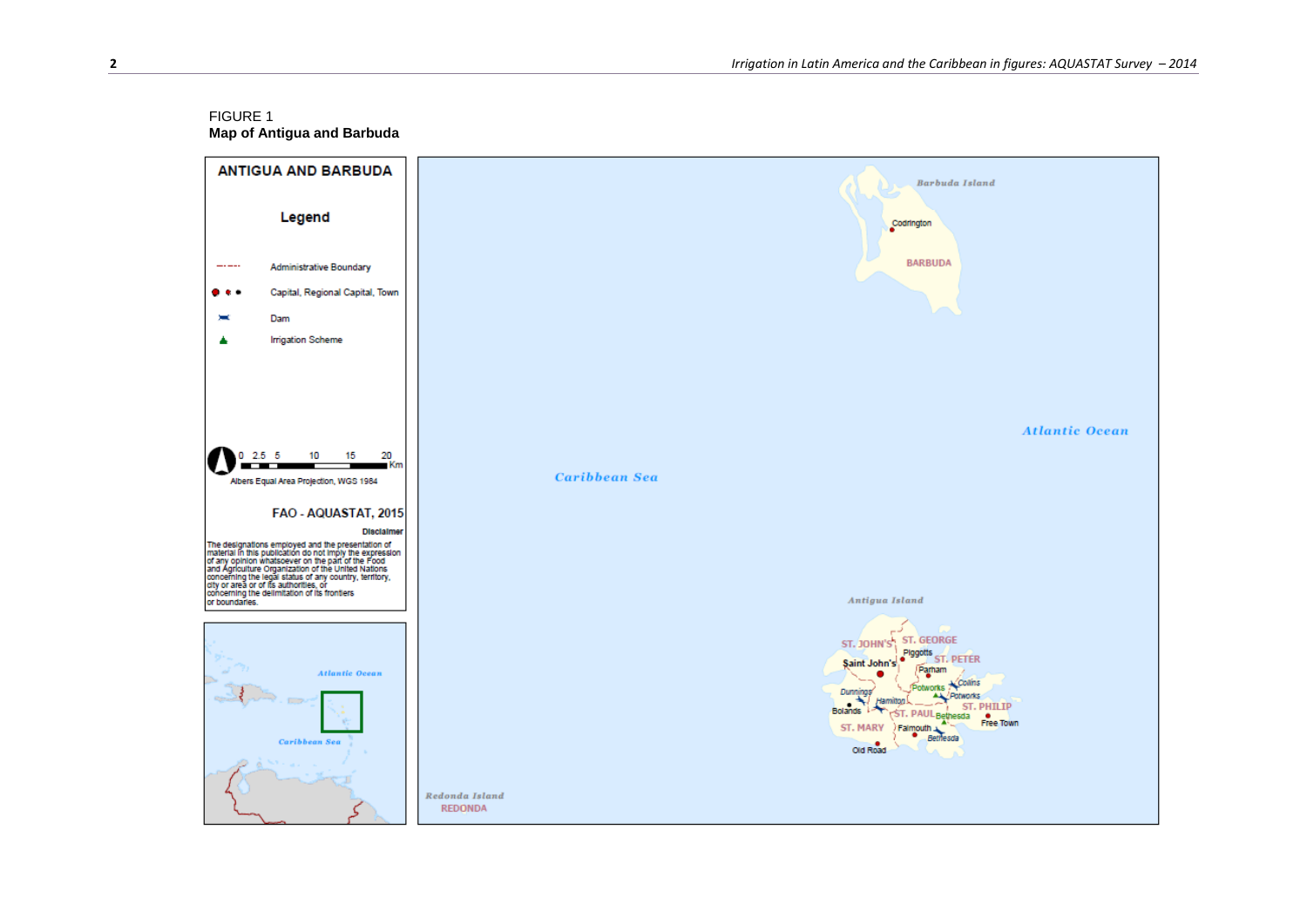There are three main agro-ecological zones in Antigua: (i) the North-Eastern Limestone Formation, (ii) the Central Plains, which is mixed volcanic and sedimentary/mudstone together with alluvial area, and (iii) the Volcanic Region. The highest peak in Antigua is Boggy Park (403 m). Barbuda by contrast is coralline and flat. Its highest peak, Highlands, is only 38 m. above sea level.

#### **Climate**

Antigua and Barbuda both experience a tropical maritime climate with little variation in daily or seasonal temperatures. Average monthly minimum temperatures range from 22°C in February to 25°C in August, while monthly maximum temperatures range from 28°C in February to 31°C in September. Somewhat greater diurnal variation is observed in some inland areas (UNCCD, 2005).

Average annual precipitation of the country is 1 030 mm, ranging from 667 mm to 1 708 mm. The driest period of the year is from January to April, while the wet season is from September to November. These months coincide with the period of active tropical waves and tropical storms.

Droughts occur every five to ten years. When several low-rainfall years occur consecutively, the country faces critical water shortages. Conversely, depending on the major climatic cycles associated with El Nino/La Nina, quite wet years are also possible.

#### **Population**

In 2013, the total population was about 90 000 inhabitants, of which around 98 percent in Antigua and 2 percent in Barbuda. Of the total population of both islands 70 percent is rural (Table 1). Population density is 205 inhabitants/km<sup>2</sup>. The average annual population growth rate in the 2003-2013 period is 1.1 percent.

In 2012, 98 percent of the total population had access to improved water sources (both in urban and rural areas) and 91 percent of the total population had access to improved sanitation (also both in urban and rural areas).

#### **ECONOMY, AGRICULTURE AND FOOD SECURITY**

In 2013, the Gross Domestic Product (GDP) was US\$ 1 230 million and agriculture accounted for only 2 percent of GDP compared to 40 percent prior to the 1960s and the subsequent collapse of the sugar industry. The service industry/tourism is now the major foreign exchange earner, contributing 81 percent of GDP. Nevertheless, despite its small contribution to GDP, the agricultural sector still is one of the largest employers. In 2013, total population economically active in agriculture is estimated at 8 000 inhabitants (21 percent of economically active population), of which 25 percent is female and 75 percent is male.

Sugar is still cultivated, and other vegetable and fruit crops are grown on small farms, but Sea Island cotton is the only profitable export crop. The agricultural sector has been constrained by high labour costs, small size of local market, lack of marketing structures and infrastructure, competition from imported foodstuffs, and inadequate water supplies for irrigation as well as a regular succession of severe droughts and destructive hurricanes, and limited land tenure rights.

Agriculture is dominated by livestock production with goats being the dominant specie. More than 75 percent of livestock production of Antigua is carried out in the Central Plains and the North-Eastern Limestone Formation. Barbuda is devoted entirely to livestock production with the exception of a few agricultural stations and fenced farming areas.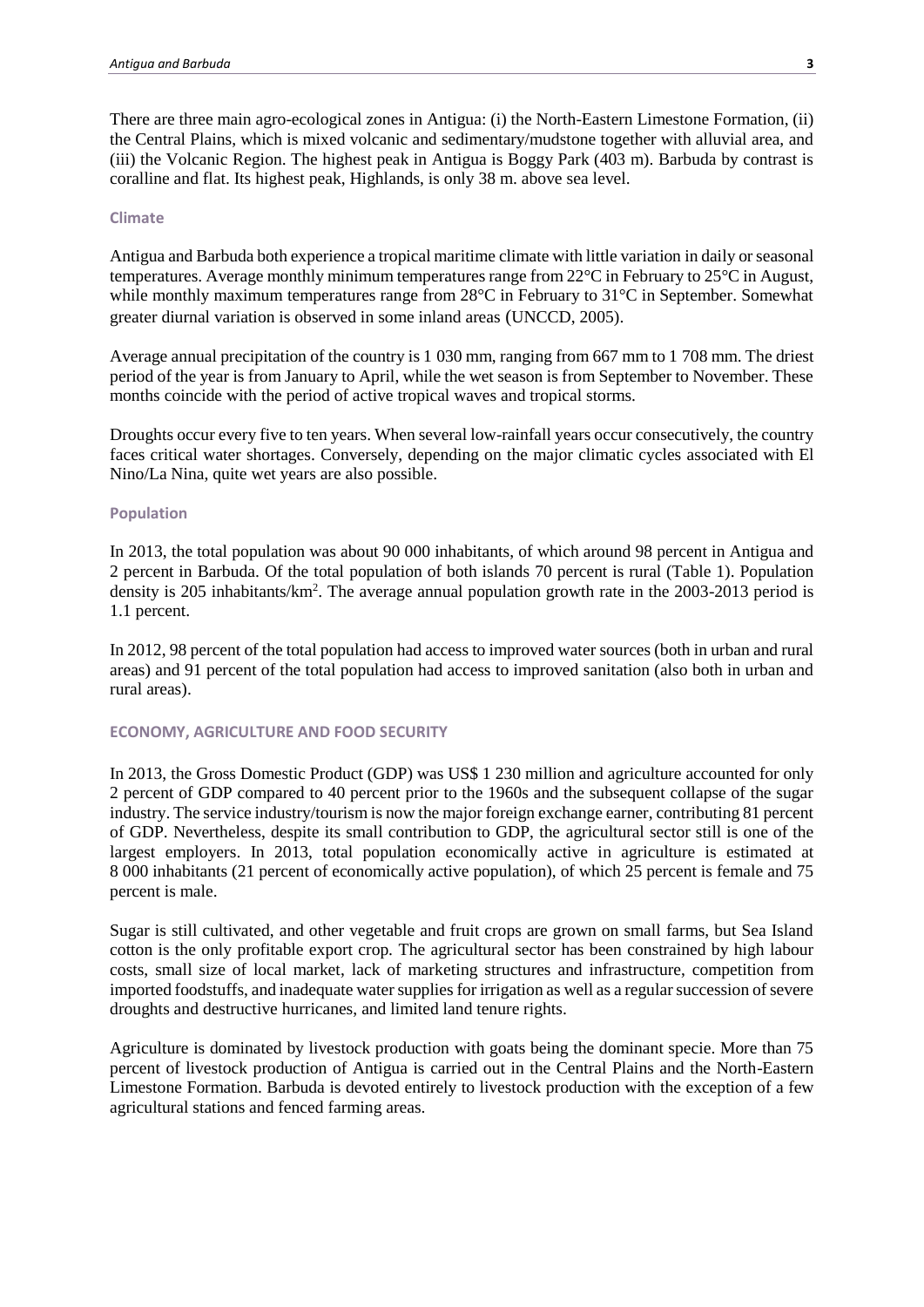#### **WATER RESOURCES**

#### **Surface water resources, groundwater resources and non-conventional sources of water**

The total average rainfall for both islands is estimated at  $453$  million m<sup>3</sup>/year and renewable water resources are estimated at about 52 million m<sup>3</sup>/year (Table 2). There are no perennial rivers in the country, only intermittent rivers where water flows during part of the year, which then can also be stored in ponds and reservoirs. At present the country's agricultural and municipal (domestic and commercial) water demands are being met by four desalination plants, two surface water treatment plants, numerous small ponds and five well fields.

#### TABLE 2 **Renewable water resources**

| Renewable freshwater resources:                        |      |         |                              |
|--------------------------------------------------------|------|---------|------------------------------|
| Precipitation (long-term average)                      |      | 1 0 3 0 | mm/year                      |
|                                                        |      | 453     | million m <sup>3</sup> /year |
| Internal renewable water resources (long-term average) |      | 52      | million $m^3$ /year          |
| Total renewable water resources                        | -    | 52      | million $m^3$ /year          |
| Dependency ratio                                       |      |         | %                            |
| Total renewable water resources per inhabitant         | 2013 | 578     | $m^3$ /year                  |
| Total dam capacity                                     | 2013 | 6       | million $m3$                 |

In Antigua, with a population of about 88 000 people, there are approximately 43 active wells with major well fields located in the Bendals Valley, Bolands and Collins areas. The island has three Reverse Osmosis (RO) desalination plants/systems, the Sembcorp Plant (5.1 million m<sup>3</sup>/year), the Camp Blizzard Plant (1.0 million  $m^3$ /year) and the Ffryes Beach Plant (1.0 million  $m^3$ /year), with a total desalination capacity of approximately 7.1 million m<sup>3</sup>/year. The Antigua Public Utilities Authority (APUA) tries to rely on surface water and groundwater as much as possible given the inexpensive nature of its production. As a drought prone island, relying on surface water and groundwater often becomes difficult, this creates the need for reverse osmosis. Antigua has two water treatment plants with a total volume of 3.7 million  $m^3$ , of which Delapps plant accounts for 2.5 million  $m^3$  and Bendals plant accounts for 1.2 million  $m^3$  (APUA, 2012).

In Barbuda, with a population of less than 2 000 people, most of the water supplied to the population comes from shallow wells. In 2005, the water obtained from wells in the Palmetto Point area was potable but other wells around the island have been found to be saline in content. APUA then installed a Reverse Osmosis (RO) Plant in Barbuda which produces approximately 113.6  $m^3$ /day or 0.041 million  $m^3$ /year to meet the needs of the residents of Barbuda.

Harvesting of rainwater by households contributes an important source of safe drinking water provided the collection and storage system is kept in a hygienically good condition. By law, all new houses are supposed to be equipped with rainwater collection and storage systems. The average size of this storage is 19  $m<sup>3</sup>$  and the number of households is approximately 20 000.

#### **Dams**

Antigua has about 18 medium to small reservoirs and about 550 ponds and earth dams. The total combined capacity of all reservoirs, ponds and mini-dams is approximately 6 million m<sup>3</sup> in 2013.

Reservoirs for agricultural purposes have a total capacity of  $1\,016\,000\,\mathrm{m}^3$ . The main ones are at Bethesda (537 000 m<sup>3</sup>), ASF Dams (116 000 m<sup>3</sup>), Langfords (110 000 m<sup>3</sup>), Gunthorpes (93 000 m<sup>3</sup>), Red hill  $(46 000 \text{ m}^3)$  and Bendals  $(23 000 \text{ m}^3)$ .

Reservoirs for municipal purposes have a total capacity of  $4\,976\,480\,\mathrm{m}^3$ . The main ones are at Potworks  $(4\ 142\ 000\ \text{m}^3)$ , Collins  $(342\ 000\ \text{m}^3)$ , Dunnings  $(136\ 040\ \text{m}^3)$ , Hamilton  $(104\ 120\ \text{m}^3)$ , Body Pond  $(101 460 \text{ m}^3)$ . Collins is not used directly – a number of wells were drilled around it and it provides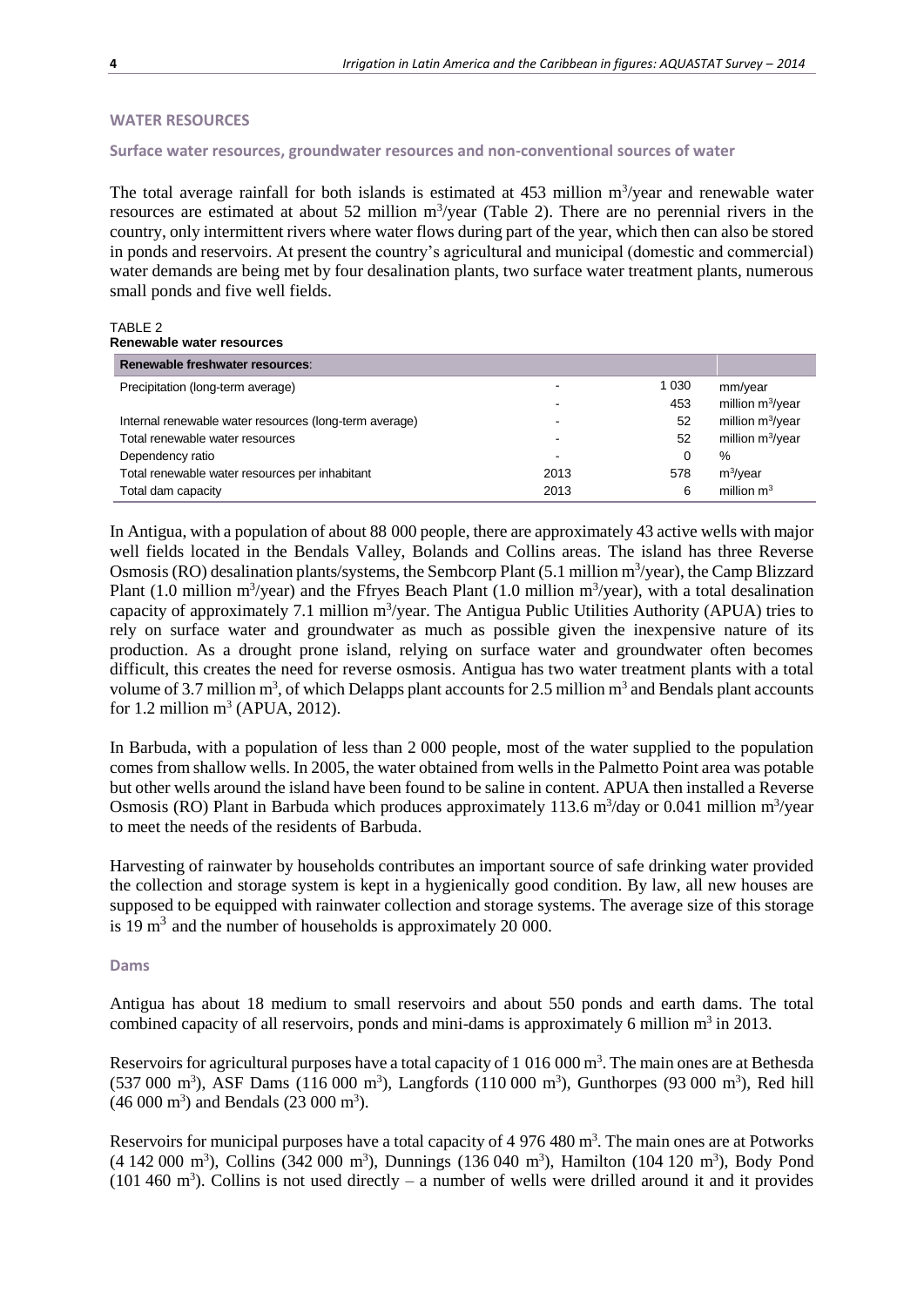groundwater recharge for them. Body Pond was destroyed by Hurricane Louis in 1995 and the government is seeking funds to have it rebuilt.

The Fig Tree and Wallings dams are not used by the Water Business Unit. Both provide recreational and nature trail ambiance to persons who visit the area.

It is estimated that there are over 550 ponds, each with capacity less than  $1\ 000 \text{ m}^3$ . The small ponds are used primarily for agriculture.

Most of the ponds and dams are privately owned and are not under the control of the Ministry of Agriculture, Lands, and Housing and the Environment (MALHE) or APUA.

During drier months irrigation is restricted to a very limited area due to shortfall in surface water and groundwater yields, and most surface water storage is diverted to municipal supply. Barbuda's topography and geology are not well suited to dam construction.

#### **WATER USE**

Annual water withdrawal in 1990 was about 5 million  $m<sup>3</sup>$ , of which the municipal sector accounted for 60 percent and agriculture and industry accounted for 20 percent each.

In 2005, annual water withdrawal was about 8.4 million  $m<sup>3</sup>$ , of which the municipal sector accounted for 5.3 million m<sup>3</sup> or 63 percent, the industrial sector accounted for 1.8 million m<sup>3</sup> or 21 percent and the agricultural sector accounted for  $1.3$  million  $m<sup>3</sup>$  or 16 percent.

In 2012, water withdrawal is estimated at 11.5 million  $m<sup>3</sup>$ , of which the municipal sector accounted for 7.2 million  $m^3$  or 63 percent, the industrial sector accounted for 2.5 million  $m^3$  or 22 percent and the agricultural sector accounted for 1.8 million  $m<sup>3</sup>$  or 15 percent (Figure 2 and Table 3).

### FIGURE 2 **Water withdrawal by sector**

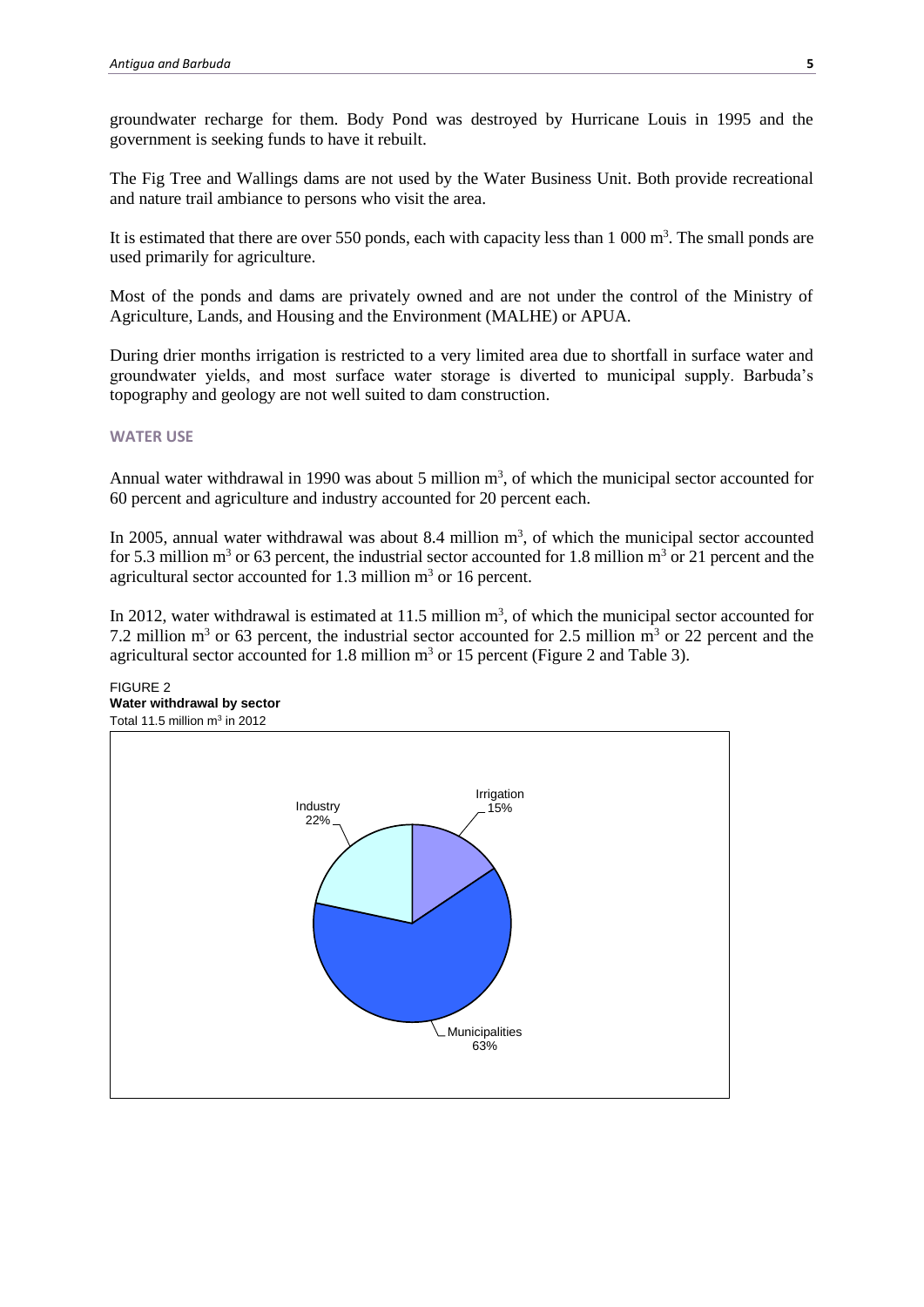| TABLE 3   |  |
|-----------|--|
| Water use |  |

| Water withdrawal:                                                              |      |      |                              |
|--------------------------------------------------------------------------------|------|------|------------------------------|
| Total water withdrawal                                                         | 2012 | 11.5 | million $m^3$ /year          |
| Agriculture (Irrigation + Livestock + Aquaculture)<br>$\overline{\phantom{a}}$ | 2012 | 1.8  | million $m^3$ /year          |
| <b>Municipalities</b><br>$\overline{\phantom{a}}$                              | 2012 | 7.2  | million $m^3$ /year          |
| Industry<br>$\overline{\phantom{a}}$                                           | 2012 | 2.5  | million $m^3$ /year          |
| Per inhabitant                                                                 | 2012 | 117  | $m^3$ /year                  |
| Surface water and groundwater withdrawal (primary and secondary)               | 2012 | 4.4  | million $m^3$ /year          |
| As % of total actual renewable water resources                                 | 2012 | 8    | $\%$                         |
| Non-conventional sources of water:                                             |      |      |                              |
| Produced municipal wastewater                                                  |      |      | million $m^3$ /year          |
| Treated municipal wastewater                                                   | 1990 | 0.2  | million m <sup>3</sup> /year |
| Direct use of treated municipal wastewater                                     |      |      | million $m^3$ /year          |
| Direct use of agricultural drainage water                                      |      |      | million $m^3$ /year          |
| Desalinated water produced                                                     | 2012 | 7.1  | million $m^3$ /year          |

The sources of water in Antigua are as follows (Figure 3):

- Reverse osmosis plants: 7.1 million  $m^3$ , or 62 percent of total, of which 5.1 million  $m^3$  by Sembcorp, 1.0 million m<sup>3</sup> by APUA Camp Blizzard plant, and 1.0 million m<sup>3</sup> by Ffryes Beach reverse osmosis plant.
- Water treatment plants: 3.7 million  $m^3$ , or 32 percent of total, of which 2.5 million  $m^3$  by Delapps water treatment plant and 1.2 million  $m^3$  by Bendals water treatment plant. This water is partly used directly and partly stored as secondary freshwater in the reservoirs together with primary freshwater.
- Groundwater: 0.7 million  $m^3$ , or 6 percent of total.

#### FIGURE 3 **Water withdrawal by source** Total 11.5 million  $m^3$  in 2012



Barbuda produces approximately 0.041 million  $m^3$ /year of desalination water to meet the needs of the residents of Barbuda.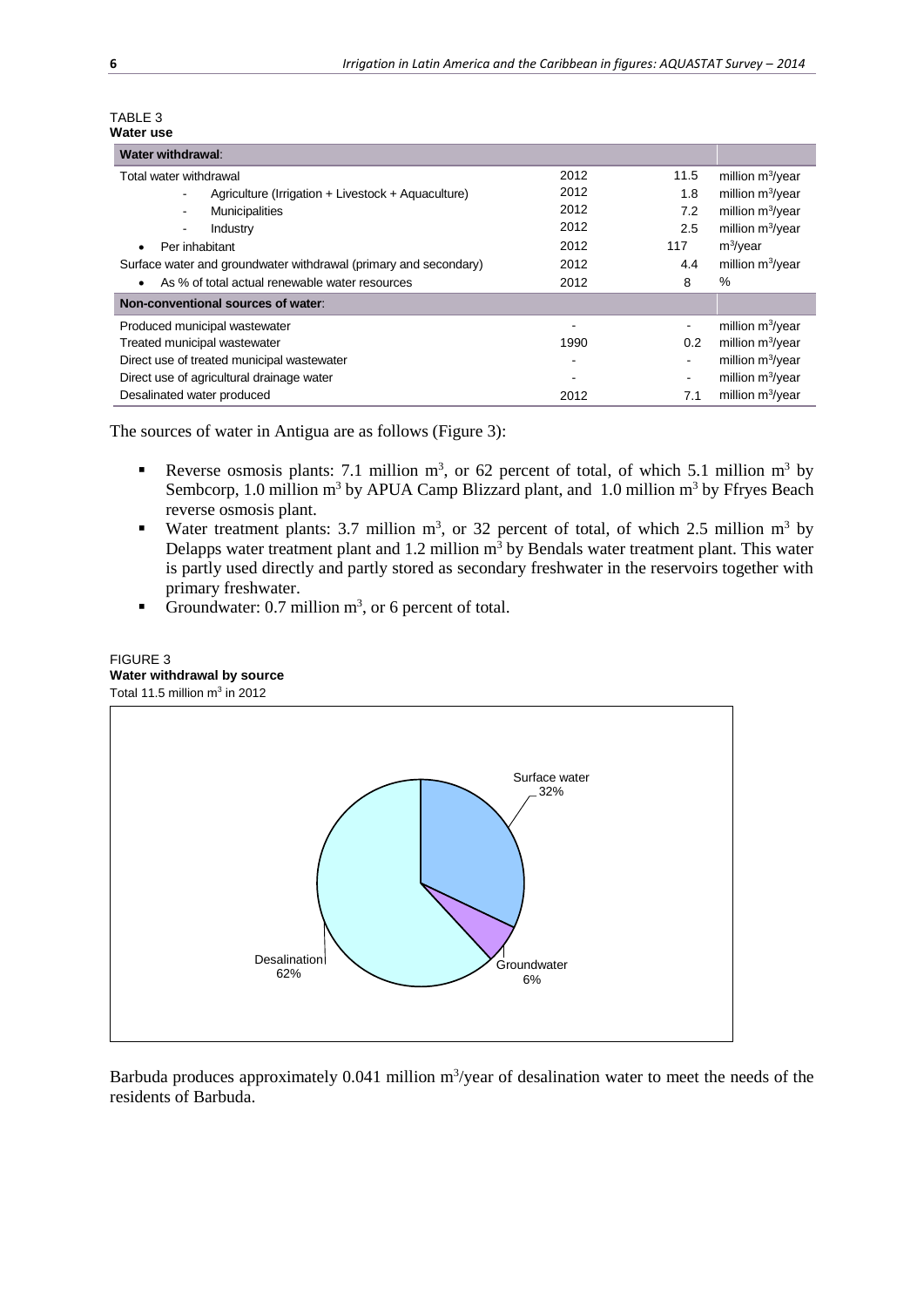#### **IRRIGATION AND DRAINAGE**

**Evolution of irrigation development**

In 2014, 384.5 ha are equipped for irrigation and actually irrigated in Antigua and Barbuda. Localized irrigation is the only technology used (Table 4).

TABLE 4 **Irrigation and drainage**

| <b>Irrigation potential</b>                                               |                       |                |                          | ha          |
|---------------------------------------------------------------------------|-----------------------|----------------|--------------------------|-------------|
| Irrigation:                                                               |                       |                |                          |             |
| Full control irrigation: equipped area<br>1.                              |                       | 2014           | 384.5                    | ha          |
| Surface irrigation                                                        |                       |                | 0                        | ha          |
| Sprinkler irrigation<br>$\blacksquare$                                    |                       |                | 0                        | ha          |
| Localized irrigation                                                      |                       | 2014           | 384.5                    | ha          |
| Area equipped for full control irrigation actually irrigated              |                       | 2014           | 384.5                    | ha          |
| As % of area equipped for full control irrigation                         |                       | 2014           | 100                      | %           |
| Equipped lowlands (wetland, ivb, flood plains, mangroves)<br>2.           |                       | $\overline{a}$ | $\blacksquare$           | ha          |
| Spate irrigation<br>3.                                                    |                       |                | $\overline{\phantom{a}}$ | ha          |
| Total area equipped for irrigation (1+2+3)                                |                       | 2014           | 384.5                    | ha          |
| As % of cultivated area<br>٠                                              |                       | 2014           | 8                        | %           |
| % of area irrigated from surface water<br>٠                               |                       | 1997           | 85                       | %           |
| % of area irrigated from groundwater<br>$\bullet$                         |                       | 1997           | 15                       | %           |
| % of area irrigated from mixed surface water and groundwater<br>$\bullet$ |                       |                | $\blacksquare$           | %           |
| % of area irrigated from non-conventional sources of water<br>٠           |                       |                | $\blacksquare$           | %           |
| Area equipped for irrigation actually irrigated<br>٠                      |                       | 2014           | 384.5                    | ha          |
| As % of total area equipped for irrigation                                |                       | 2014           | 100                      | %           |
| Average increase per year<br>٠                                            |                       | 1997 - 2014    | 6.6                      | %           |
| Power irrigated area as % of total area equipped for irrigation           |                       |                | $\blacksquare$           | %           |
| Non-equipped cultivated wetlands and inland valley bottoms<br>4.          |                       |                |                          | ha          |
| Non-equipped flood recession cropping area<br>5.                          |                       |                | $\blacksquare$           | ha          |
| Total agricultural water managed area (1+2+3+4+5)                         |                       | 2014           | 384.5                    | Ha          |
| As % of cultivated area<br>٠                                              |                       | 2014           | 8                        | %           |
| Size of full control irrigation schemes:                                  | Criteria:             |                |                          |             |
| Small schemes                                                             | < -ha                 |                | $\blacksquare$           | ha          |
| Medium schemes                                                            | $>$ - ha and $<$ - ha |                |                          | ha          |
| large schemes                                                             | > - ha                |                |                          | ha          |
| Total number of households in irrigation                                  |                       |                |                          |             |
| Irrigated crops in full control irrigation schemes:                       |                       |                |                          |             |
|                                                                           |                       | $\overline{a}$ | $\overline{a}$           |             |
| Total irrigated grain production                                          |                       |                |                          | metric tons |
| As % of total grain production                                            |                       |                |                          | %           |
| Harvested crops:                                                          |                       |                |                          |             |
| Total harvested irrigated cropped area                                    |                       | 2014           | 384.5<br>283.3           | ha          |
| Temporary crops: total                                                    |                       | 2014           | 283.3                    | ha          |
| Vegetables                                                                |                       | 2014           |                          | ha          |
| Permanent crops: total                                                    |                       | 2014           | 101.2                    | ha          |
| Fruits                                                                    |                       | 2014           | 101.2                    | ha          |
| Irrigated cropping intensity (on full control area actually irrigated)    |                       | 2014           | 100                      | %           |
| Drainage - Environment:                                                   |                       |                |                          |             |
| Total cultivated area drained                                             |                       | 1997           | 808                      | ha          |
| Non-irrigated cultivated area drained                                     |                       |                | -                        | ha          |
| Area equipped for irrigation drained                                      |                       |                |                          | ha          |
| As % of total area equipped for irrigation                                |                       |                |                          | $\%$        |
| Area salinized by irrigation                                              |                       |                |                          | ha          |
| Area waterlogged by irrigation                                            |                       |                |                          | ha          |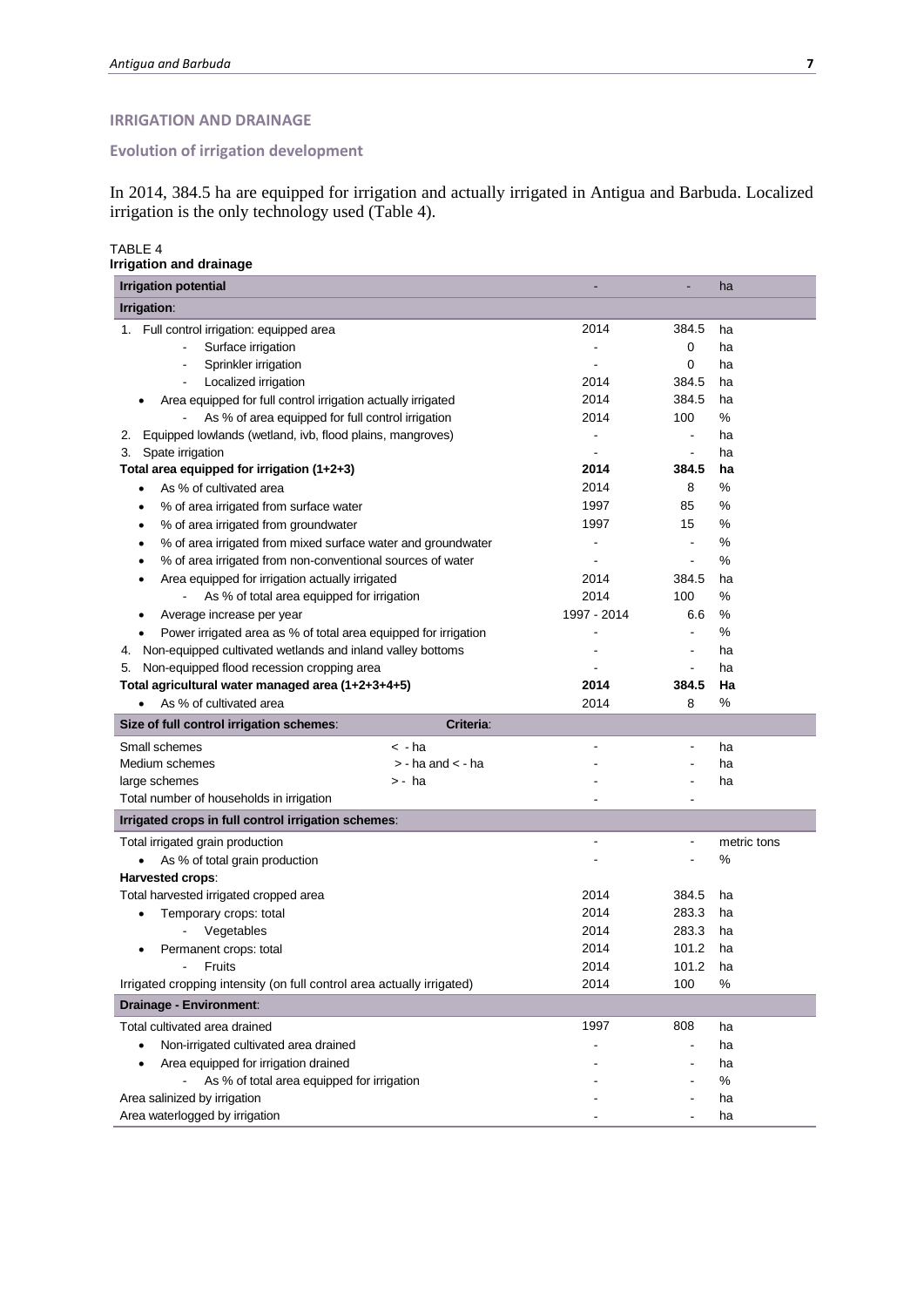Surface supplies are the main source of irrigation water for agriculture, with occasional use of groundwater when municipal demands allow (Figure 4).





Government-owned irrigation schemes in Antigua are the Sanderson, Bethesda and Potworks irrigation projects. The Sanderson scheme is the smallest with a size of 8 ha, serving 10 households. The second largest scheme is at Bethesda, serving 10 households. The Potworks scheme is the largest, extending some 50 ha, serving 15 households. All three irrigation schemes service farms which are each 1 ha or less in size.

#### **Role of irrigation in agricultural production, economy and society**

In 2014, of a total harvested irrigated crop area of 384.5 ha, 74 percent consisted of vegetables, such as tomatoes, onions, cucumbers, water melon and cabbage, and 26 percent consisted of fruits (Table 4 and Figure 5).

FIGURE 5



Total harvested area 384.5 ha in 2014 (cropping intensity on equipped area 100%)

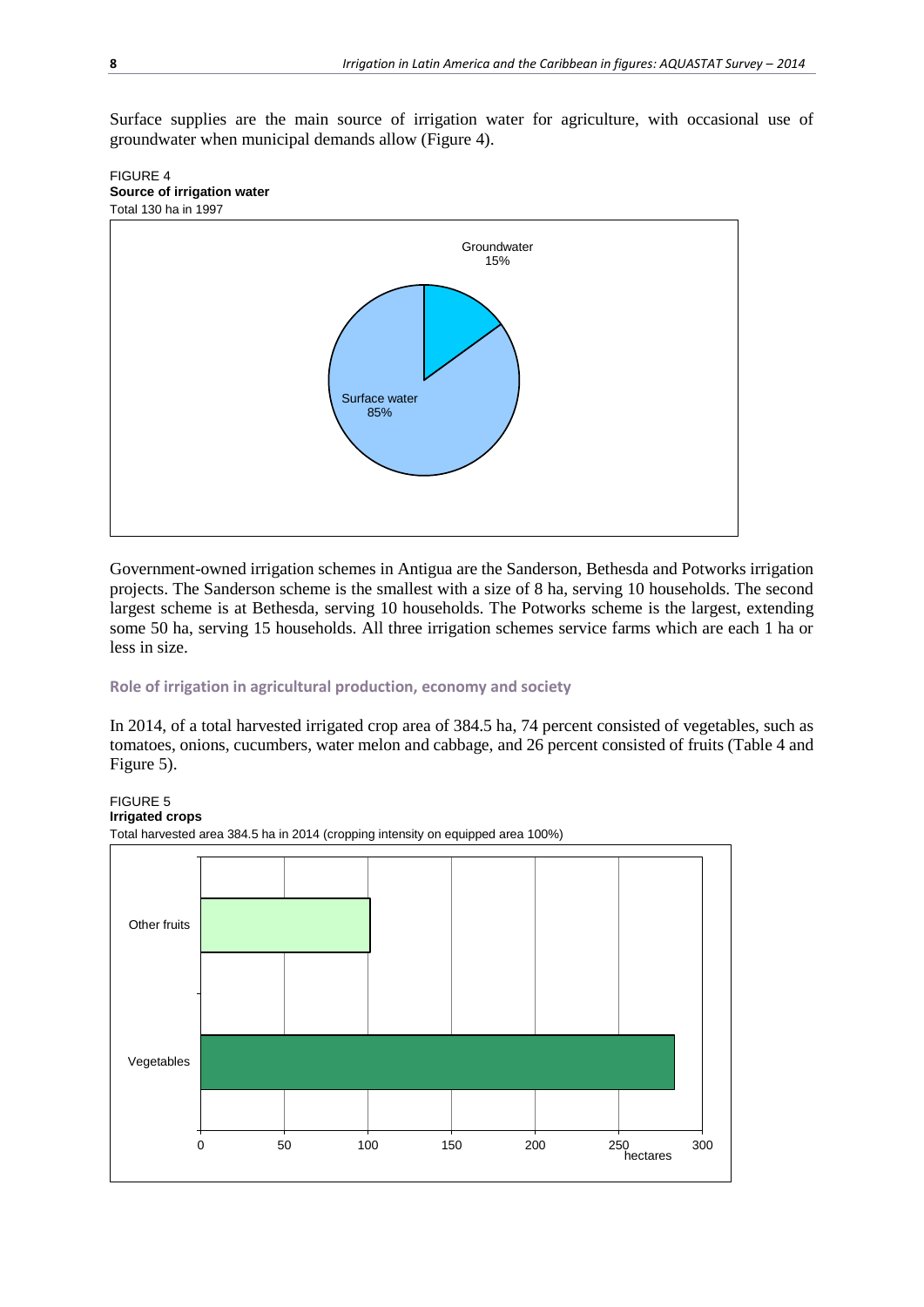#### **Women and irrigation**

Women have limited access to and control over the resources of production in Antigua and Barbuda that makes them more vulnerable to poverty. They utilize farming to fulfil the basic needs of their families. While the Ministry of Lands and Agriculture does not maintain sex-disaggregated data on land ownership, it is understood that women in the country participate more extensively in agricultural production. However, the actual participation of women in farming and agriculture may be underestimated (CDB, 2014).

#### **Status and evolution of drainage systems**

In 1997, the drained surface area was about 808 ha and was limited to on-farm drains constructed to dispose of excess rainfall and downhill runoff (Table 4).

#### **WATER MANAGEMENT, POLICIES AND LEGISLATION RELATED TO WATER USE IN AGRICULTURE**

#### **Institutions**

All water resources of Antigua and Barbuda are currently vested in the Antigua Public Utilities Authority (APUA). APUA operates a network of distribution pipes throughout the country to supply treated water to both domestic and commercial sectors. Agriculture is considered to be a commercial activity and irrigation generally does not enjoy any special preference in water allocation.

The Ministry of Agriculture, Lands, and Housing and the Environment (MALHE), former Ministry of Agriculture, Lands, Fisheries and Housing (MALFH), is responsible for technical assistance to farmers on irrigation, drainage, soil and water conservation.

The Caribbean Agricultural Research and Development Institute (CARDI) provides technical assistance and training in soil and water conservation to the MALHE and farmers in collaboration with the Extension Division and under the Natural Resources Management Programme.

Private sector companies such as hotels and recreation facilities (golf courses) employ local and expatriate personnel for irrigation operation and maintenance.

#### **Water management**

The current tenure system deters farmers from investing in needed infrastructure to ensure continuous water supplies or marketing systems. Government land policies have helped to keep farms small, with insecure land tenure and plots separated from the farmer's home. Most of the cultivated land is under government control following the demise of the sugar industry, and farmers typically rent land from the government, usually for periods of up to five years, with little security of tenure. This discourages longterm investments in soil and water conservation techniques needed to expand the sector and enhance productivity. Many smaller holdings suffer from limited groundwater availability, droughts and insect pests, or unfertile depleted soils.

The APUA has a long-term water development plan with emphasis on desalinization of seawater to eliminate the risk of drought and inadequate surface storage and groundwater facilities.

#### **Finances**

There is no charge for the use of irrigation water obtained from dams or ponds. Where irrigation water is obtained from the municipal water supply, the user is charged.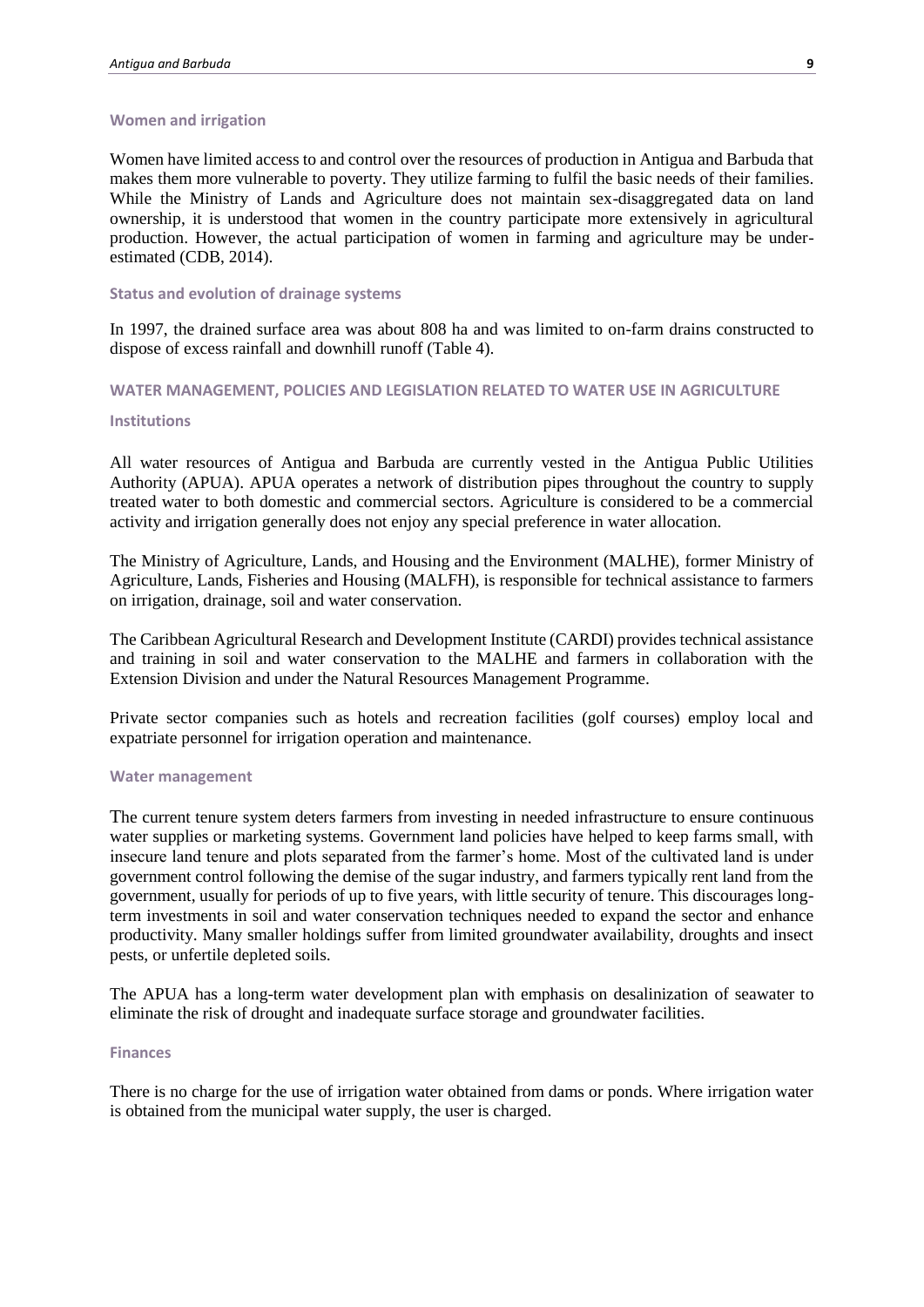#### **Policies and legislation**

There are 46 separate pieces of legislation related to water supply management, directly as land use, water and waste management laws or indirectly as protected areas, forestry and agriculture laws. Many of these laws, such as the Watercourses and Waterworks Ordinances of 1945, last amended in 1953, need to be updated (OAS, 2005).

#### **ENVIRONMENT AND HEALTH**

Centuries of unsustainable agricultural practices, particularly those related to the sugar industry, have reduced the fertility of the limited agricultural land and primed soil erosion trends. Overall, production is good for a country with poor soil quality, low annual rainfall in certain areas and very limited access to international markets. However, pollution from inorganic fertilizers and pesticides occurs due to high levels of application and there is no adequate monitoring of impacts. Integrated pest management is a national government policy, but inadequate funding has constrained implementation.

Vegetative cover is also affected by the traditional use of fires to clear and prepare land. The issue of uncontrolled fires is compounded by the invasive Lemon Grass species that were introduced in the 1960s to control soil erosion, but it has spread over vast tracts of land in several of the main catchment areas and is now a major factor contributing to soil erosion.

Livestock production is characterized by unsustainable practices. Uncontrolled grazing of livestock (sheep, goats, donkeys and cattle) affects vegetative cover. This is widely perceived as one of the country's leading environmental problems.

#### **PROSPECTS FOR AGRICULTURAL WATER MANAGEMENT**

Climate change could bring a decrease in water availability and a greater vulnerability to natural hazards with the corresponding problems for the water resource management (OAS, 2005).

#### **MAIN SOURCES OF INFORMATION**

**APUA**. 2012. *Water provision in Antigua*. Antigua Public Utilities Authority.

**APUA**. 2013. *APUA - Water pepartment, dollars-gallons-customers.* Water Department. Water Manager's office – Antigua Public Utilities Authority (APUA).

**APUA**. 2013. *Monthly source production.* Water Manager's office – Antigua Public Utilities Authority (APUA).

**Caribbean Water Treatment Ltd**. 2009. *Development of a wastewater management strategy for St. John's with specific focus on the north west coast tourism zone*. SIRMM and GEF/IWCAM Project. Prepared By: Caribbean Water Treatment Ltd. October 30, 2009.

**CDB**. 2014. *Country Gender Assessment Antigua and Barbuda (Vol. 1)*. Caribbean Development Bank.

**OAS.** 2005. *Antigua and Barbuda: Main water issues*. Organization of American States.

**The Technical Advisory Committee for the Environment Division, Ministry of Public Works and Environment.** 2005. *United Nations Convention to Combat Desertification, Draft national action plan for Antigua & Barbuda*. April, 2005.

**UNCCD.** 2005. *Draft national action plan for Antigua and Barbuda*. United Nations Convention to Combat Desertification.